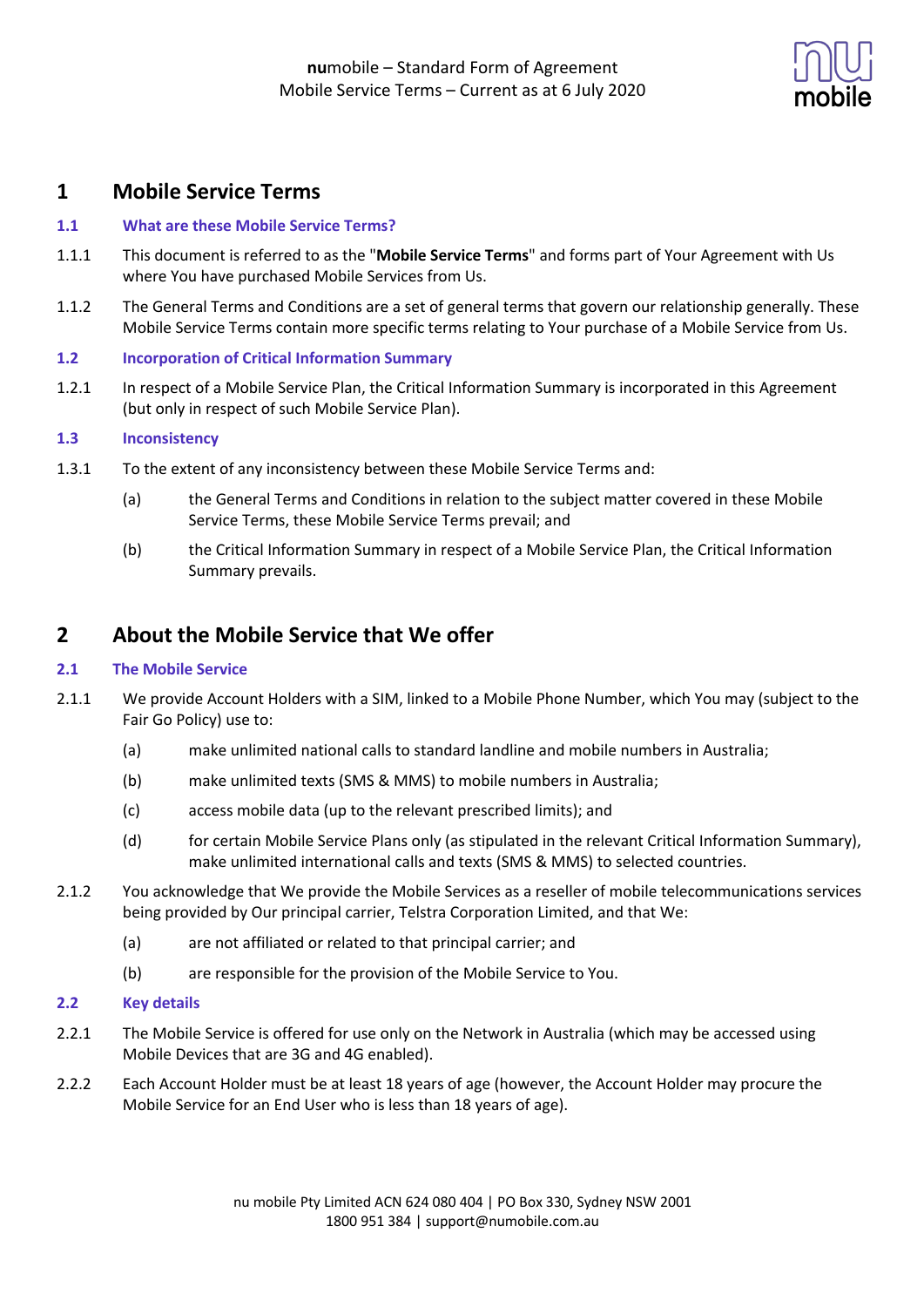

2.2.3 Subject to clause 2.2.4, each Account Holder is limited to 2 Mobile Services (and 2 Corresponding Mobile Devices) at any one time.

2.2.4 We may (in Our absolute discretion) approve additional Mobile Services (and Corresponding Mobile Devices) upon request by an Account Holder.

### **2.3 Mobile Service**

2.3.1 Our Mobile Service is provided month-to-month (i.e. You are not contracting for any fixed term with respect to the Mobile Service) in accordance with these Mobile Service Terms, requiring that You pay fixed amounts at monthly intervals. However, please note that if You have committed to the purchase of a Corresponding Mobile Device under an Instalment Plan, termination of Your Mobile Service (where You have not elected to return or swap Your Mobile Device under the 30-Day Swap or Return Option) may result in the acceleration of all outstanding Monthly Instalments in respect of that Corresponding Mobile Device. (For more information, please see the definition of Acceleration Trigger Event and clause 3.4 in the Mobile Device Terms).

### 3 The Network

### **3.1 Network reach**

3.1.1 While the Network over which We provide the Mobile Service to You currently covers the vast majority of people's homes in Australia, it is not available across the entire country, and it is Your responsibility to verify the coverage area before You purchase the Mobile Services (please see clause 3.3).

### **3.2 Changes to the Network**

- 3.2.1 The Network over which We provide the Mobile Services is controlled by Our wholesale carrier, Telstra Corporation Limited.
- 3.2.2 Subject to Our obligations under the Australian Consumer Law, while We are responsible for providing You with the Mobile Services, as a reseller We have no control over the Network, and by applying for the Mobile Service You acknowledge that the Network is subject to change from time to time (and that there is no guarantee that the Mobile Service will be available on an ongoing basis).
- 3.2.3 Your satisfaction is of the utmost importance to Us, so in the event that changes to the Network (which are beyond Our control) have a material adverse effect on You (or the End User, if that is not You), Our Customer Service Team will endeavour to provide any assistance it can to address those issues promptly, and where such issues cannot be addressed to Your satisfaction, We will assist in terminating Your Mobile Services (and termination in such circumstances will not constitute an Acceleration Trigger Event).

### **3.3 Coverage Maps**

- 3.3.1 You may at any time (including before You submit Your Application Form to Us) check the then current coverage area of the Network by visiting the nu Website (being the **Interactive Coverage Map**, available here).
- 3.3.2 It is up to You to verify whether or not the Mobile Service and the Network is suitable for You. We recommend that You take a look at the Interactive Coverage Map before submitting Your Application Form for a Mobile Service to verify whether the Network extends to the locations in which You would ordinarily expect to use the Mobile Service.
- 3.4 No guarantee of continuous availability and exclusion of liability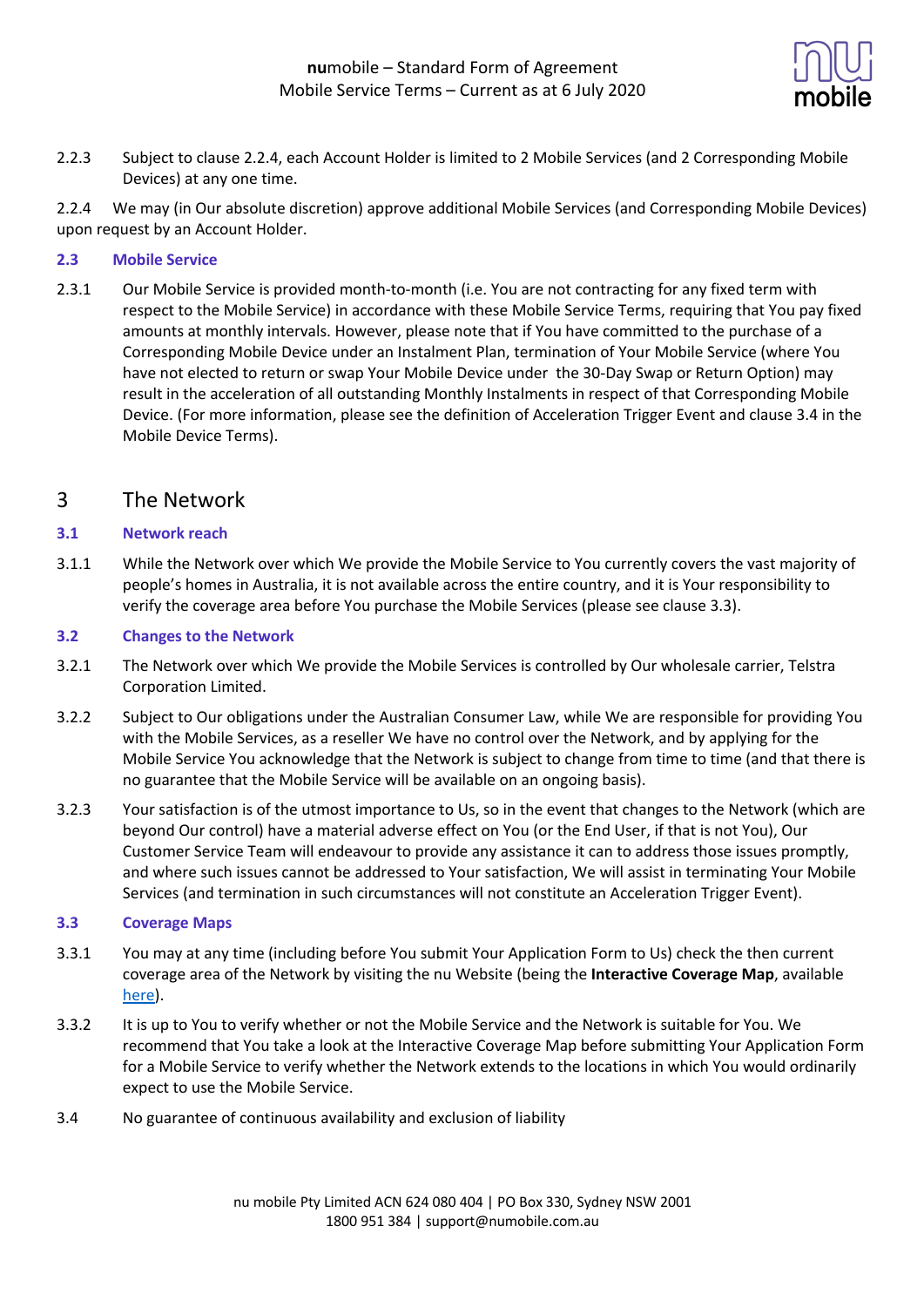

- 3.4.1 As We rely on Our wholesale carrier (amongst other suppliers) to provide You with the Mobile Service, and given the technical and complex nature of mobile telecommunications networks in Australia, neither We nor Our wholesale carrier guarantees (even in areas where there would ordinarily be coverage) that:
	- (a) the Mobile Service will be available continuously across the Network; or
	- (b) there will be no disruptions to Your Mobile Service (for example, due to call drop outs, congestion in Your area of the Network or outages for emergencies, upgrades or repairs).
- 3.4.2 Our wholesale carrier, on whom We rely in providing You with Your Mobile Service, does not commit to providing Us with any refunds, credits or similar compensation for any lack of continuity of service. Accordingly, except to the extent to which You are entitled under the Australian Consumer Law, and/or to the extent that such impairment is a direct result of Our fraud, negligence or wilful default under this Agreement, We exclude any liability for any impairment in the Mobile Service (and We do not promise any refunds, credits or similar compensation).

### **4 SIM Cards**

### **4.1 Ordering a SIM**

- 4.1.1 We currently offer a Mobile Service in conjunction with the sale of a Mobile Device. The SIM allocated to You will be delivered along with Your selected Mobile Device in the nu Welcome Pack.
- 4.1.2 We may also offer a Mobile Service on a SIM only basis without the need to purchase a corresponding Mobile Device.
- 4.1.3 The SIM is allocated to You for the term of the Mobile Service, but at all times remains the property of Us (or Our principal carrier).
- 4.1.4 You acknowledge that We provide the SIM to You on the understanding that We may request that You promptly return the SIM to Us within a reasonable period (for example, if You exercise Your Anytime Termination Right, for any technical or network related reasons or because You no longer subscribe for the Mobile Service).
- 4.1.5 By applying for the Mobile Service (and a SIM), You agree:
	- (a) to use that SIM solely for the purpose of accessing that Mobile Service;
	- (b) to keep the SIM secure (including any security details associated with that SIM, including the SIM PIN which You may elect to activate to protect others from using Your SIM); and
	- (c) not to damage, impair or interfere with that SIM.

### **4.2 Activating a SIM**

- 4.2.1 Your nu Welcome Pack will include a SIM allocated to the Mobile Service You have purchased. That SIM will not have been activated yet, and the Mobile Service will not have begun until the SIM has been activated in accordance with this clause 4.2.
- 4.2.2 If you chose a new number at the time of applying for a Mobile Service and successfully complete all identity verification requirements, you agree that your SIM will be activated automatically 7 days after the date the SIM card was dispatched by us. You may activate the SIM card before that time in accordance with the instructions provided.
- 4.2.3 If you chose to port an existing number at the time of applying for the Mobile Service or you have not successfully completed identity verification requirements, you must activate the SIM in accordance with the instructions provided.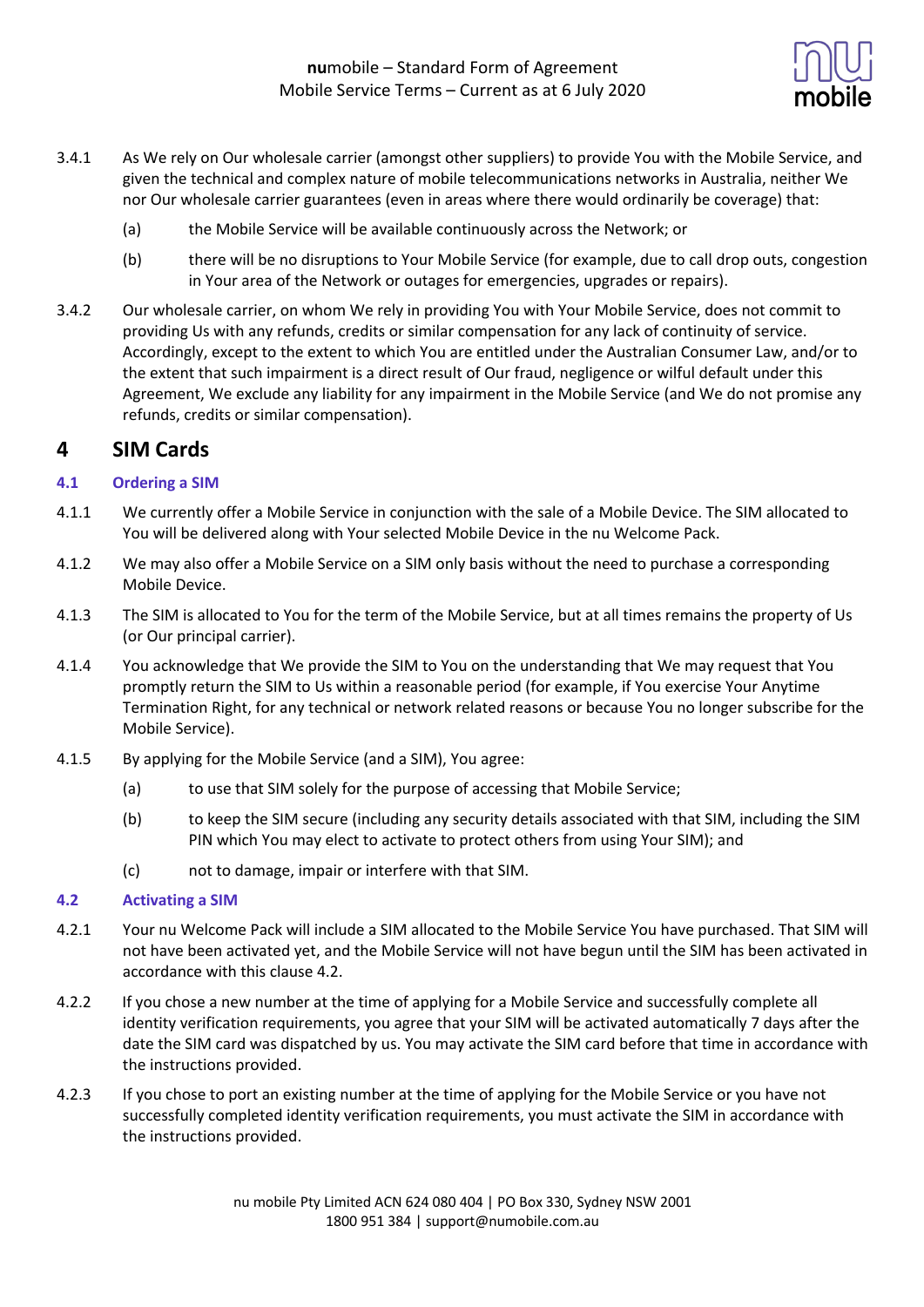

- 4.2.4 The Mobile Service will only begin once Your SIM has been activated in accordance with clause 4.2.2 or 4.2.3 above and such activation becomes effective in Our supplier's systems.
- 4.2.5 Please note that the time that the SIM is activated will determine Your Monthly Billing Cycles and Monthly Payment Dates (please see clause 6 below for further details).

### **4.3 Failure to activate a SIM**

- 4.3.1 If you need to delay activation of your SIM, please contact Our Customer Service Team (contact details available here) before the end of 6 days from the date it was dispatched to You, so that We may endeavour to delay the automatic activation of your SIM or grant You further time to activate Your SIM manually.
- 4.3.2 In the event that a SIM allocated to You is not activated within 7 days from when We dispatched it to You and you have not contacted us to request further time in accordance with clause 4.3.1:
	- (a) You may be unable to activate that SIM and We (or certain suppliers) may cancel that SIM; and
	- (b) We may (at any time after 30 days from when We dispatch the nu Welcome Pack to You) terminate this Agreement (which, if you purchased the Mobile Service with a Corresponding Mobile Device, shall constitute an Acceleration Trigger Event under clause 3.4.1 of the Mobile Device Terms).

#### **4.4 Problems with a SIM**

4.4.1 If You experience any technical issues with the SIM allocated to You, please contact Our Customer Service Team (contact details available here) at Your earliest convenience, so that We may endeavour to resolve any such issues or replace the SIM.

#### **4.5 Lost or stolen SIM**

4.5.1 If Your SIM is lost or stolen or you do not receive it within 3 working days of receiving notification that it has been dispatched, You should contact Our Customer Service Team as soon as possible so that We can block outgoing calls, SMS, MMS and data usage, suspend the Corresponding Mobile Service, activate IMEI Blocking (in respect of the relevant Mobile Device) or take other steps to protect You.

## **5 Current restrictions**

- **5.1 Restrictions on mobile premium services and calls to "19" numbers**
- 5.1.1 Currently We do not permit access to mobile premium services or any calls to "19" numbers under any Mobile Service Plan.

### **5.2 International calls**

- 5.2.1 Certain Mobile Service Plans provide unlimited voice and text to certain countries. Please refer to the relevant Critical Information Summary for more details.
- **5.3 International roaming**
- 5.3.1 We currently do not offer international roaming under any Mobile Service Plans, and the Mobile Service is only available for use on the Network in Australia.
- 5.3.2 We will notify You if and when We offer international roaming (and the terms and conditions for such international roaming).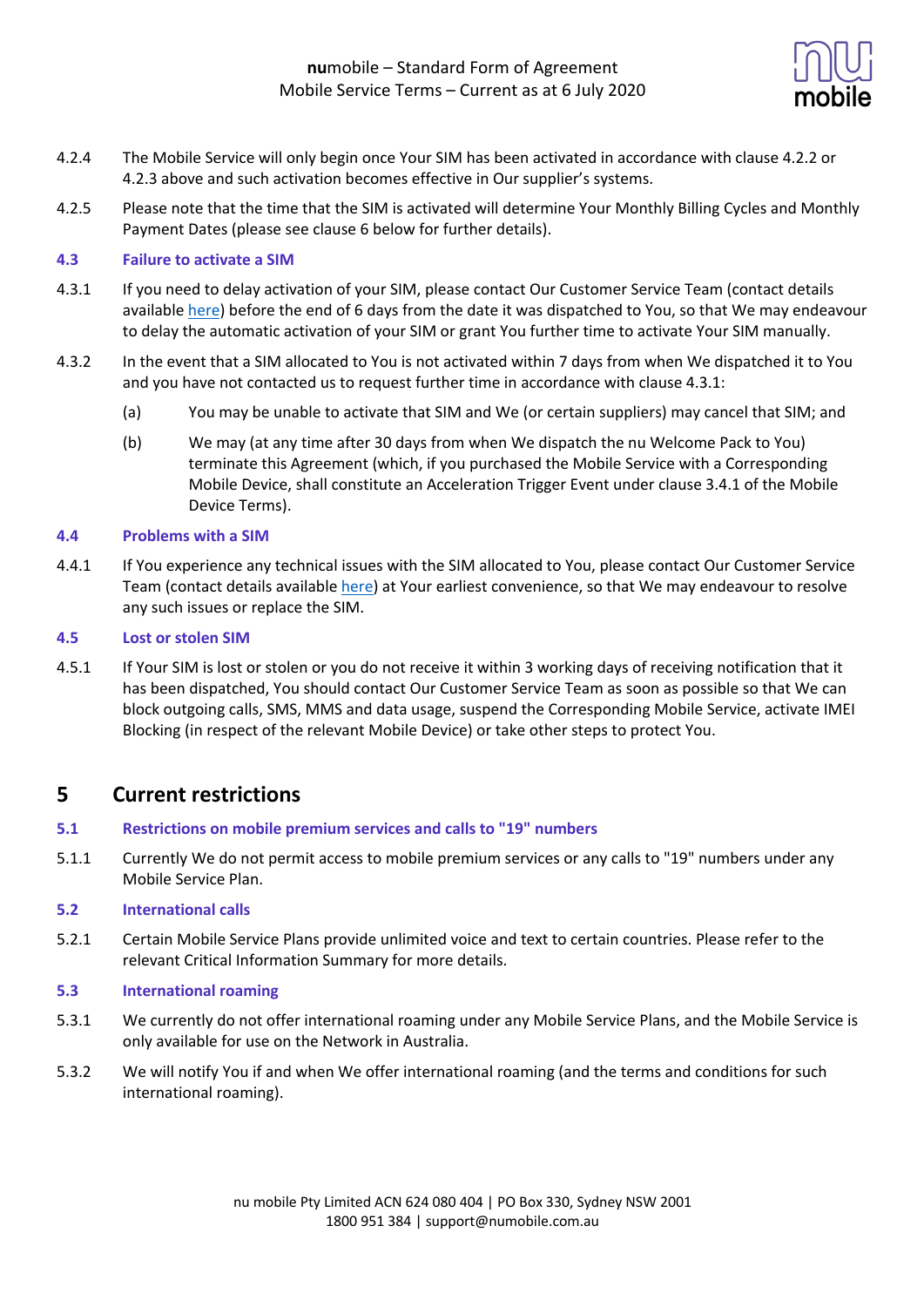

## **6 Plans, Monthly Billing Cycles, Invoices and Payments**

### **6.1 Monthly Billing Cycles and Monthly Payment Dates**

- 6.1.1 Each Mobile Service Plan purchased by You is linked to a specific SIM, and will have its own:
	- (a) Monthly Billing Cycle; and
	- (b) Monthly Payment Date,

both of which are determined by reference to the time of activation of that SIM in accordance with this clause 6 (and may be different to the corresponding dates for any other Mobile Service Plans You have purchased through Your Account Portal).

- 6.1.2 Included in Your nu Welcome Pack will be a SIM which has not yet been activated. The SIM will need to be activated either automatically or by You in accordance with clause 4.2.2 or 4.2.3 above before You can start using the Mobile Service Plan linked to that SIM.
- 6.1.3 The day of the calendar month on which Your SIM is activated is the "**Activation Date**" for that SIM and determines the Monthly Billing Cycle and Monthly Payment Date both for Your:
	- (a) initial Mobile Service Plan (chosen at the time of application); and
	- (b) each subsequent Mobile Service Plan linked to that SIM (i.e. each time You change Your Mobile Service Plan).
- 6.1.4 The Monthly Billing Cycle for a SIM and the Corresponding Mobile Service Plan is determined by Your Activation Date in accordance with the rules in the following table:

| <b>Activation Date</b>                                                                                                                                       | Corresponding Monthly Payment Date & Monthly Billing Cycle                                                                                                    |
|--------------------------------------------------------------------------------------------------------------------------------------------------------------|---------------------------------------------------------------------------------------------------------------------------------------------------------------|
|                                                                                                                                                              |                                                                                                                                                               |
| $1st$ to 27 <sup>th</sup><br>This applies where Your<br>SIM is activated on the 1 <sup>St</sup><br>to 27 <sup>th</sup> (inclusive) of any<br>calendar month. | <b>Monthly Payment Date</b>                                                                                                                                   |
|                                                                                                                                                              | Your Monthly Payment Date will be the day of each calendar month that falls after the day of the month                                                        |
|                                                                                                                                                              | of Your Activation Date.                                                                                                                                      |
|                                                                                                                                                              | <b>Monthly Billing Cycle</b>                                                                                                                                  |
|                                                                                                                                                              | Each Monthly Billing Cycle:                                                                                                                                   |
| Example                                                                                                                                                      | starts on (and includes) a Monthly Payment Date; and                                                                                                          |
| If Your SIM is<br>activated at 9.23pm<br>on 7 July.                                                                                                          | ends on (and includes) the day before the next Monthly Payment Date,                                                                                          |
|                                                                                                                                                              | provided that Your first Monthly Billing Cycle starts on (and includes) the Activation Date and runs until the<br>day before the second Monthly Payment Date. |
|                                                                                                                                                              | <b>Example</b>                                                                                                                                                |
|                                                                                                                                                              | If Your Activation Date is 7 <sup>th</sup> July:                                                                                                              |
|                                                                                                                                                              | Your Monthly Payment Date is the 8 <sup>th</sup> of each calendar month;<br>$\bullet$                                                                         |
|                                                                                                                                                              | Your first Monthly Billing Cycle runs from 7 July to 7 August (inclusive);                                                                                    |
|                                                                                                                                                              | Your second Monthly Billing Cycle runs from 8 August to 7 September (inclusive); and                                                                          |
|                                                                                                                                                              | each Monthly Billing Cycle thereafter runs from the 8 <sup>th</sup> of one calendar month to the 7 <sup>th</sup> of the<br>next calendar month (inclusive).   |
|                                                                                                                                                              |                                                                                                                                                               |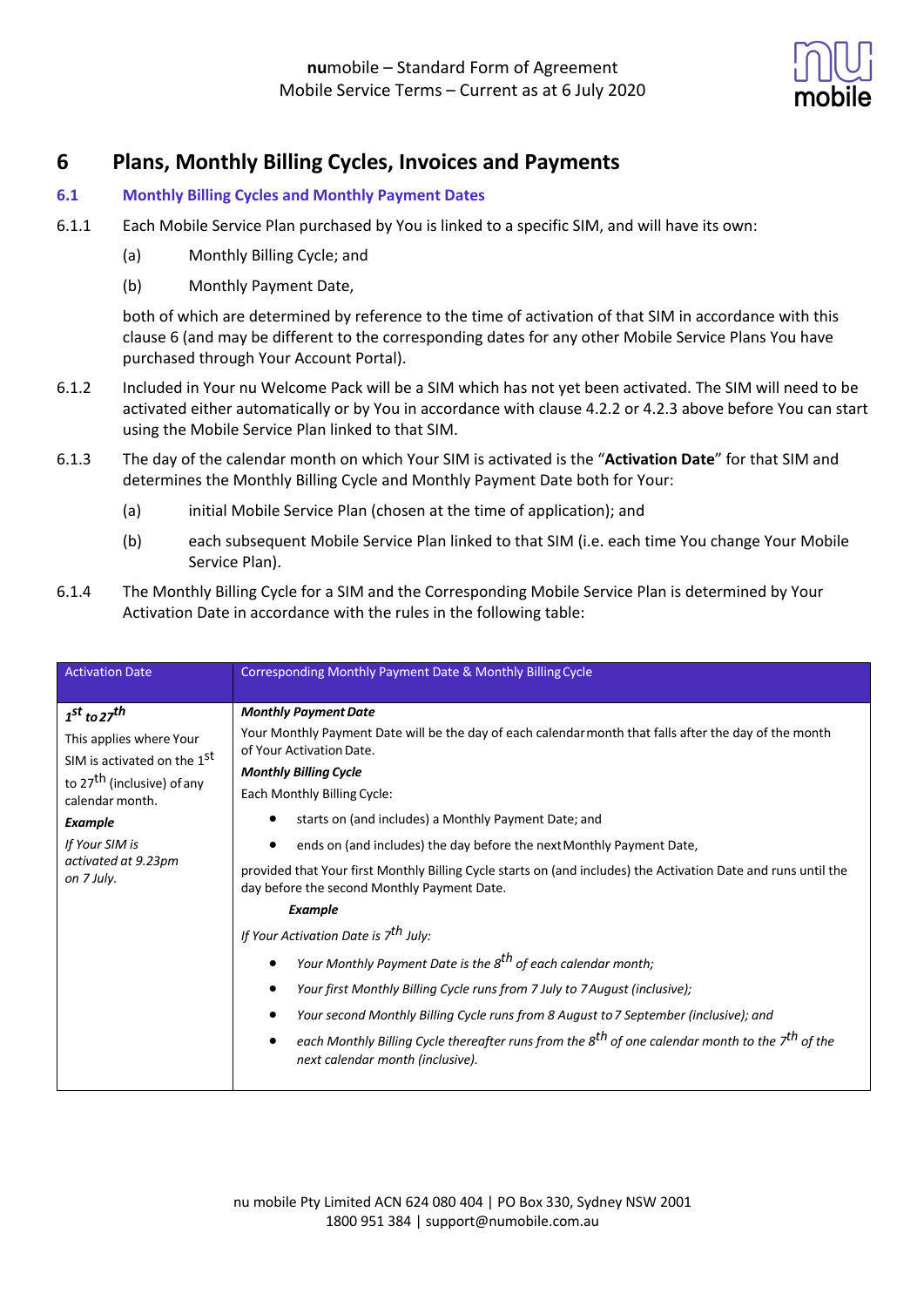

| 28 <sup>th</sup> onwards                                          | <b>Monthly Payment Date</b>                                                                                                                                                                                   |
|-------------------------------------------------------------------|---------------------------------------------------------------------------------------------------------------------------------------------------------------------------------------------------------------|
| This applies where Your                                           | Your Monthly Payment Date will be the 1 <sup>St</sup> day of each calendar month.                                                                                                                             |
| SIM is activated on the 28 <sup>th</sup>                          | <b>Monthly Billing Cycle</b>                                                                                                                                                                                  |
| to 31 <sup>st</sup> (inclusive) of any                            | Each Monthly Billing Cycle will:                                                                                                                                                                              |
| calendar month.                                                   | start on (and include) the first day of the calendar month; and                                                                                                                                               |
| Example:                                                          | end on (and include) the last day of that calendar month.<br>However, please note that Your first Monthly Billing Cycle will start on the Activation Date and run till the<br>end of the next calendar month. |
| Your SIM is activated on:<br>28 or 29 February in<br>a leap year; |                                                                                                                                                                                                               |
| 30 March; or                                                      | <b>Example</b>                                                                                                                                                                                                |
| 31 December.                                                      | If Your Activation Date is 28 February:                                                                                                                                                                       |
|                                                                   | Your Monthly Payment Date is the 1 <sup>st</sup> of each calendar month;                                                                                                                                      |
|                                                                   | Your first Monthly Billing Cycle runs from 28 February to 31 March (inclusive);                                                                                                                               |
|                                                                   | Your second Monthly Billing Cycle runs from 1 April to 30 April (inclusive); and                                                                                                                              |
|                                                                   | each Monthly Billing Cycle thereafter runs for the full calendar month.                                                                                                                                       |

## **6.2 Changes to Your plan**

- 6.2.1 You may at any time request that You wish to change Your Mobile Service from one Mobile Service Plan to another Mobile Service Plan (such change being a **Plan Change**), either:
	- (a) online through Your Account Portal (24 hours a day, 7 days a week); or
	- (b) by calling Our Customer Service Team (during operating hours).

## **6.3 When does a Plan Change take effect?**

- 6.3.1 We rely on Our suppliers and their IT systems (in other words, things We cannot control) to effect each Plan Change.
- 6.3.2 Consequently, the time at which a Plan Change takes effect (and when Your monthly automatic debit will change to reflect the associated change in pricing) will depend on when We are able to submit the relevant request for that Plan Change to Our suppliers.
- 6.3.3 In the ordinary course, We typically expect a Plan Change to take effect in accordance with the following table: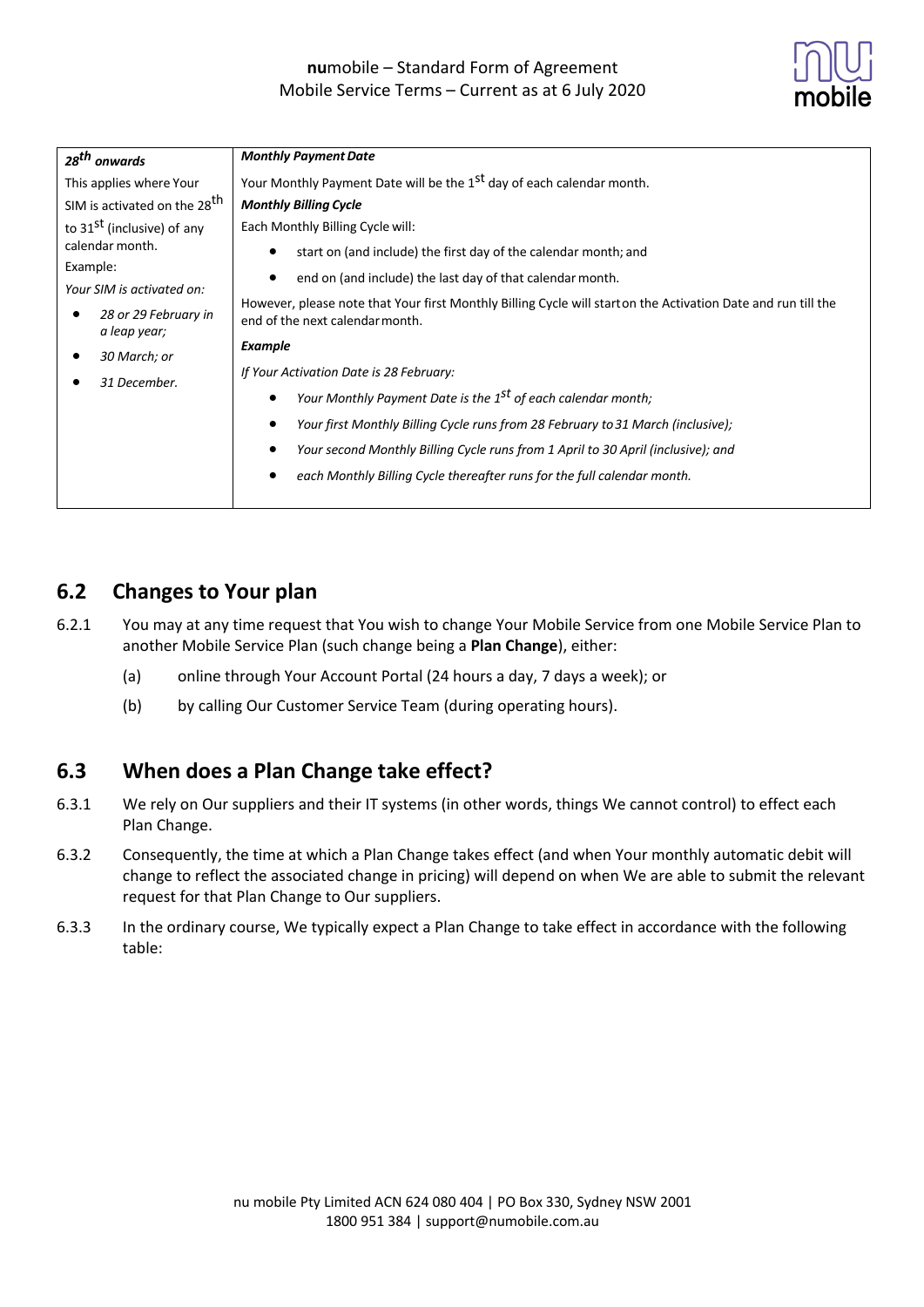

| Timing of request<br>during Monthly<br><b>Billing Cycle</b>                                                    | Usual time that the Plan Change takes effect                                                                                                                                                                                            |
|----------------------------------------------------------------------------------------------------------------|-----------------------------------------------------------------------------------------------------------------------------------------------------------------------------------------------------------------------------------------|
| Plan Change                                                                                                    | Effective on the next Monthly Payment Date after therequest                                                                                                                                                                             |
| request received<br>before the Monthly<br><b>Processing Period</b><br>for that Monthly<br><b>Billing Cycle</b> | The Plan Change will be effective at the start of the next Monthly Payment Date, and the new inclusions will be<br>available for use in the Monthly Billing Cycle starting on that Monthly Payment Date.<br><b>Example</b>              |
|                                                                                                                | Your Monthly Payment Date is the 8 <sup>th</sup> of each calendar month, and it is currently 1 February. Accordingly, Your<br>current Monthly Billing Cycle:                                                                            |
|                                                                                                                | began on 8 January; and                                                                                                                                                                                                                 |
|                                                                                                                | will end at midnight on 7 February.                                                                                                                                                                                                     |
|                                                                                                                | On 6 February You request a Plan Change (changing from the \$40 plan to the \$50 plan).                                                                                                                                                 |
|                                                                                                                | Because the Plan Change occurs before the Monthly Processing Period (which begins at 6pm on the last day of each<br>Monthly Billing Cycle - in this case, 7 February):                                                                  |
|                                                                                                                | Your Plan Change will be effective from the start of the Monthly Billing Cycle beginning on 8 February; and                                                                                                                             |
|                                                                                                                | on 8 February (and each subsequent Monthly Payment Date unless and until another Plan Change takes<br>effect) You will be automatically debited \$50 for the new plan, instead of the \$40 for the old plan.                            |
|                                                                                                                | Please note that these amounts are in addition to any payments towards the payment of the purchase price of the<br>Corresponding Mobile Device.                                                                                         |
| Plan Change                                                                                                    | Effective on the first or second Monthly Payment Date afterthe request                                                                                                                                                                  |
| request received<br>during the Monthly<br><b>Processing Period</b><br>for that Monthly<br><b>Billing Cycle</b> | Because the request has been received during the monthly window set aside to process changes, We cannot<br>guarantee that it will be effective at midnight that day (but We will use reasonable efforts to try and push it<br>through). |
|                                                                                                                | Where Our efforts are successful, the Plan Change will be effective at the start of the Monthly Payment Date<br>after the request (that is, at midnight on the day You made the request).                                               |
|                                                                                                                | Alternatively, the Plan Change will be effective at the start of the second Monthly Payment Date after the<br>request.                                                                                                                  |
|                                                                                                                | <b>Example</b>                                                                                                                                                                                                                          |
|                                                                                                                | Your Monthly Payment Date is the 8 <sup>th</sup> of each calendar month, and it is currently 7 February. Accordingly, Your<br>current Monthly Billing Cycle:                                                                            |
|                                                                                                                | began on 8 January; and                                                                                                                                                                                                                 |
|                                                                                                                | will end at midnight on 7 February.                                                                                                                                                                                                     |
|                                                                                                                | At 8.45pm on 7 February You submit a request for a Plan Change.                                                                                                                                                                         |
|                                                                                                                | Because the timing of the Plan Change request falls within the Monthly Processing Period for that Monthly Billing<br>Cycle, We cannot confirm whether the Plan Change will be effective for:                                            |
|                                                                                                                | the next Monthly Billing Cycle that commences on 8 February; or<br>٠                                                                                                                                                                    |
|                                                                                                                | the second Monthly Billing Cycle that commences on 8 March (in which case the pre-existing Mobile<br>Service Plan will be renewed on 8 February).                                                                                       |
|                                                                                                                | Please note that these amounts are in addition to any payments towards the payment of the purchase price of the<br>Corresponding Mobile Device.                                                                                         |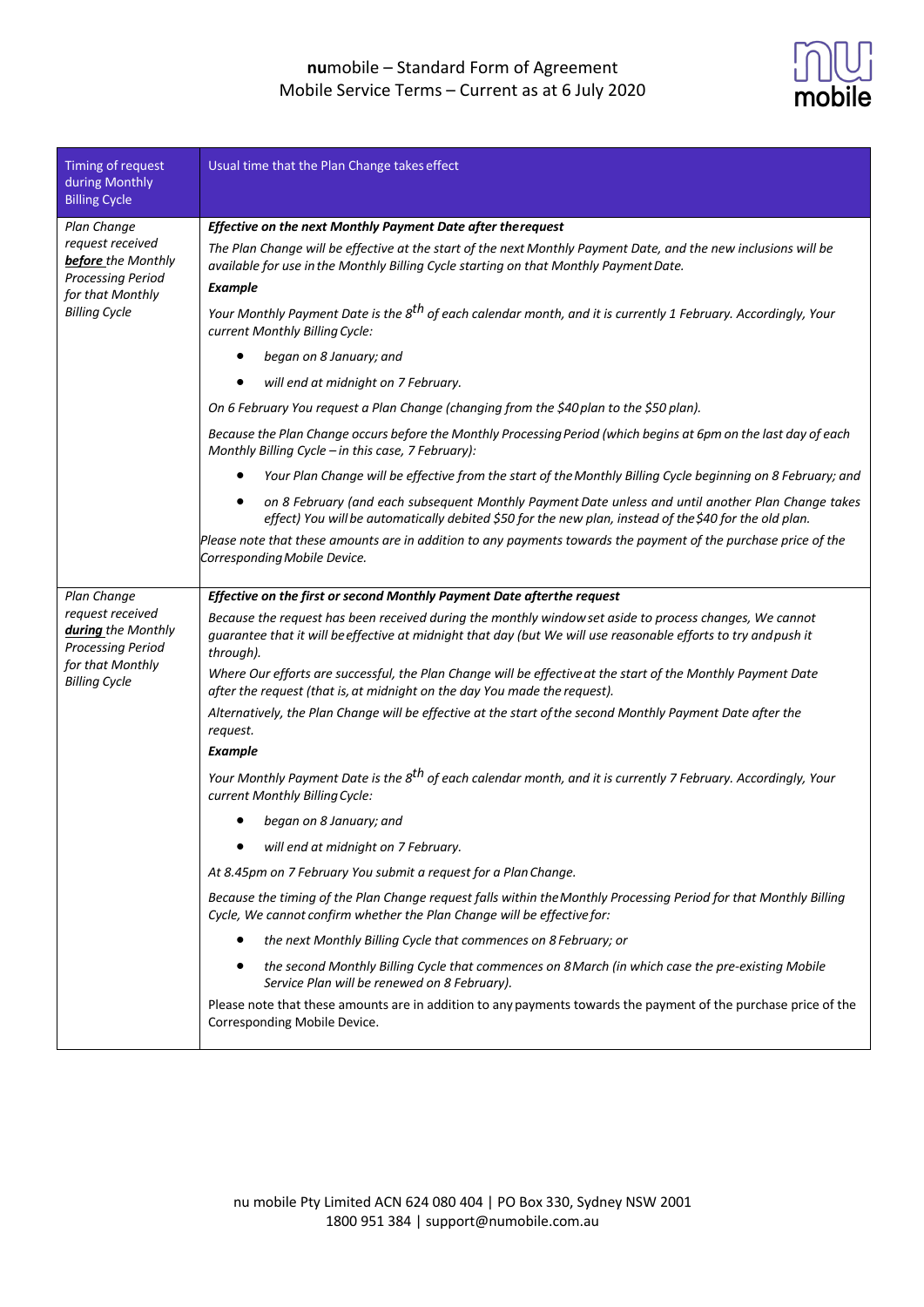

#### **6.4 How You can manage Your service**

- 6.4.1 We will provide You in respect of each Monthly Billing Cycle an invoice for all transactions related to that Monthly Billing Cycle (a **Monthly Invoice**). We will notify You when each such Monthly Invoice is available for viewing in the relevant Account Portal.
- 6.4.2 You may manage Your Mobile Service Plan at any time by accessing Your Account Portal.
- 6.4.3 To help You make sure that You manage Your costs and Your data usage, We will also send You a series of automated notifications (for example, by SMS) advising You of when You fall below certain Mobile Data thresholds.
- 6.4.4 You acknowledge that while such notifications are triggered in near real-time, they do not necessarily accurately reflect the amount of Mobile Data then available to You, and that it is Your responsibility to manage Your usage of Mobile Data.

### **7 Migration of service**

- 7.1.1 We may migrate Your Mobile Service to another carriage service provider (including pursuant to any assignment or novation under the General Terms and Conditions) (a **Migration Event**).
- 7.1.2 In addition to Our obligations under clause 1.6 of the General Terms and Conditions, We will provide You with at least 6 weeks' prior notice of any Migration Event to allow You sufficient time to determine whether You want to terminate Your Mobile Service before such Migration Event.

### **8 Portability – transferring Your mobile number from one CSP to another**

#### **8.1 Where You are moving from nu mobile to another carriage service provider**

8.1.1 You acknowledge that, if We receive a notice requiring that Your Mobile Phone Number be ported to another carriage service provider (a **Gaining CSP**), Your Mobile Service will be cancelled automatically (immediately after the Mobile Phone Number has been ported to that Gaining CSP) and there may be a delay before Your mobile service commences with the Gaining CSP.

#### **8.2 Terms associated with requests to port to or from nu mobile**

- 8.2.1 In making a porting request (whether from another carriage service provider to Us or vice versa), You agree to any applicable porting terms and conditions (which may be imposed by various third parties involved in the porting process) and acknowledge that such port may take up to 48 hours to take effect.
- 8.2.2 You acknowledge that for any request to port a Mobile Phone Number from the outgoing carriage service provider that is losing Your mobile service (a **Losing CSP**) to be successful, You must ensure that the mobile service You have with that Losing CSP is not cancelled before You receive notification advising that the port from that Losing CSP has been successful. This applies equally in respect of porting to, or from, Us.
- 8.2.3 Failure to maintain an active mobile service with a Losing CSP in accordance with clause 8.2.2 may result in the permanent loss of the Mobile Phone Number You have attempted to port.
- 8.2.4 Subject to the Australian Consumer Law, except to the extent caused by Our fraud, negligence or wilful default, We accept no liability in connection with the porting process, including without limitation as a result of:
	- (a) the time taken to port Your Mobile Phone Number; or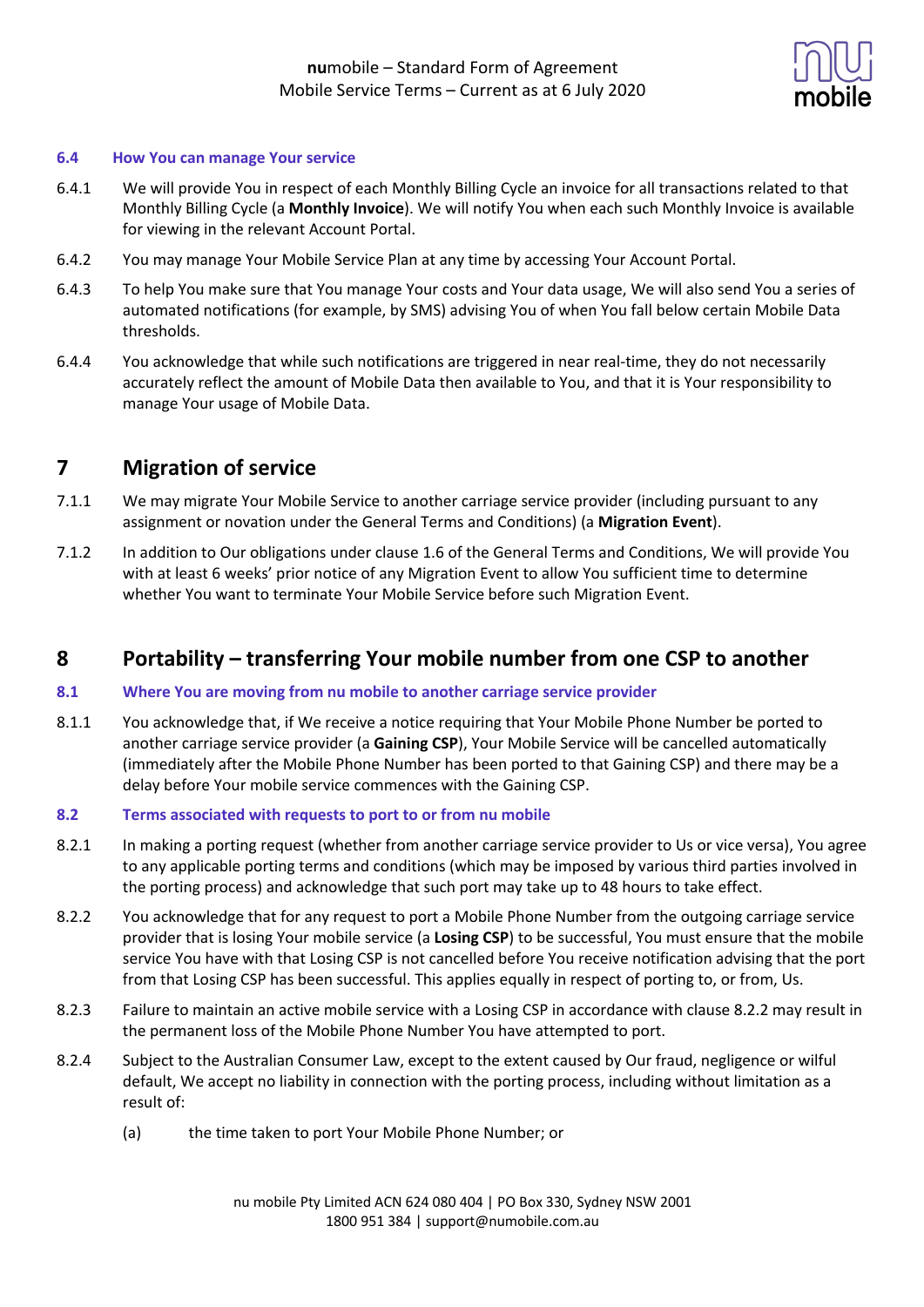

(b) the loss of a Mobile Phone Number You have attempted to port.

### **8.3 Authority to port a Mobile Phone Number**

- 8.3.1 You acknowledge that You may only port a Mobile Phone Number in respect of which You are the authorised customer (or You have permission to do so).
- 8.3.2 If You elect when activating Your SIM to keep a Mobile Phone Number, You represent and warrant to Us that You are authorised to port that Mobile Phone Number and You indemnify Us in respect of that representation and warranty being incorrect when made.

### **9 How Your Mobile Data works**

### **9.1 Mobile Data and usage increments**

- 9.1.1 The Mobile Service allows You to use Mobile Data (for both downloading and uploading) in accordance with this Agreement.
- 9.1.2 Mobile Data (whether that be from the relevant Monthly Data Allowance, Bonus Data or Data Bank) will be deducted from Your Account in 1 kilobyte (**KB**) increments (for example, if You download a file with a size of 500 bytes, that request would be rounded up to 1024 bytes (being 1 KB) before being deducted).
- 9.1.3 You acknowledge that:
	- (a) the Mobile Services (including voice, text and mobile data services) are provided by Us as a reseller for use by You at Your discretion (in accordance with this Agreement);
	- (b) We do not in any way regulate or control the rate or time of consumption of such Mobile Services provided to You;
	- (c) subject to the terms of use set out in this Agreement, You have the right to use the Mobile Services in Your own discretion; and
	- (d) certain portions of Mobile Data provided to You may be rolled over into Your Data Bank for so long as You continue to renew Your Mobile Service (in accordance with clause 9.4).
- **9.2 Monthly Data Allowance = Monthly Included Data + Data Top-Ups**
- 9.2.1 Your "**Monthly Data Allowance**" for a Monthly Billing Cycle is the aggregate of:
	- (a) the Monthly Included Data then applicable under the relevant Mobile Service Plan (as set out in the relevant Critical Information Summary); and
	- (b) each Data Top-Up purchased before the Monthly Cut-Off Time for that Monthly Billing Cycle (meaning it will be available for use during that Monthly Billing Cycle).
- 9.2.2 You will receive at the beginning of each Monthly Billing Cycle the Monthly Included Data as specified in the relevant Critical Information Summary.
- 9.2.3 You may at any time before the Monthly Cut-Off Time purchase one or more Data Top-Ups to supplement the Monthly Included Data.
- 9.2.4 Any Monthly Data Allowance that remains unused as at the Data Bank Reference Time may be available for use in subsequent Monthly Billing Cycles in accordance with the Data Bank provisions in clause 9.4.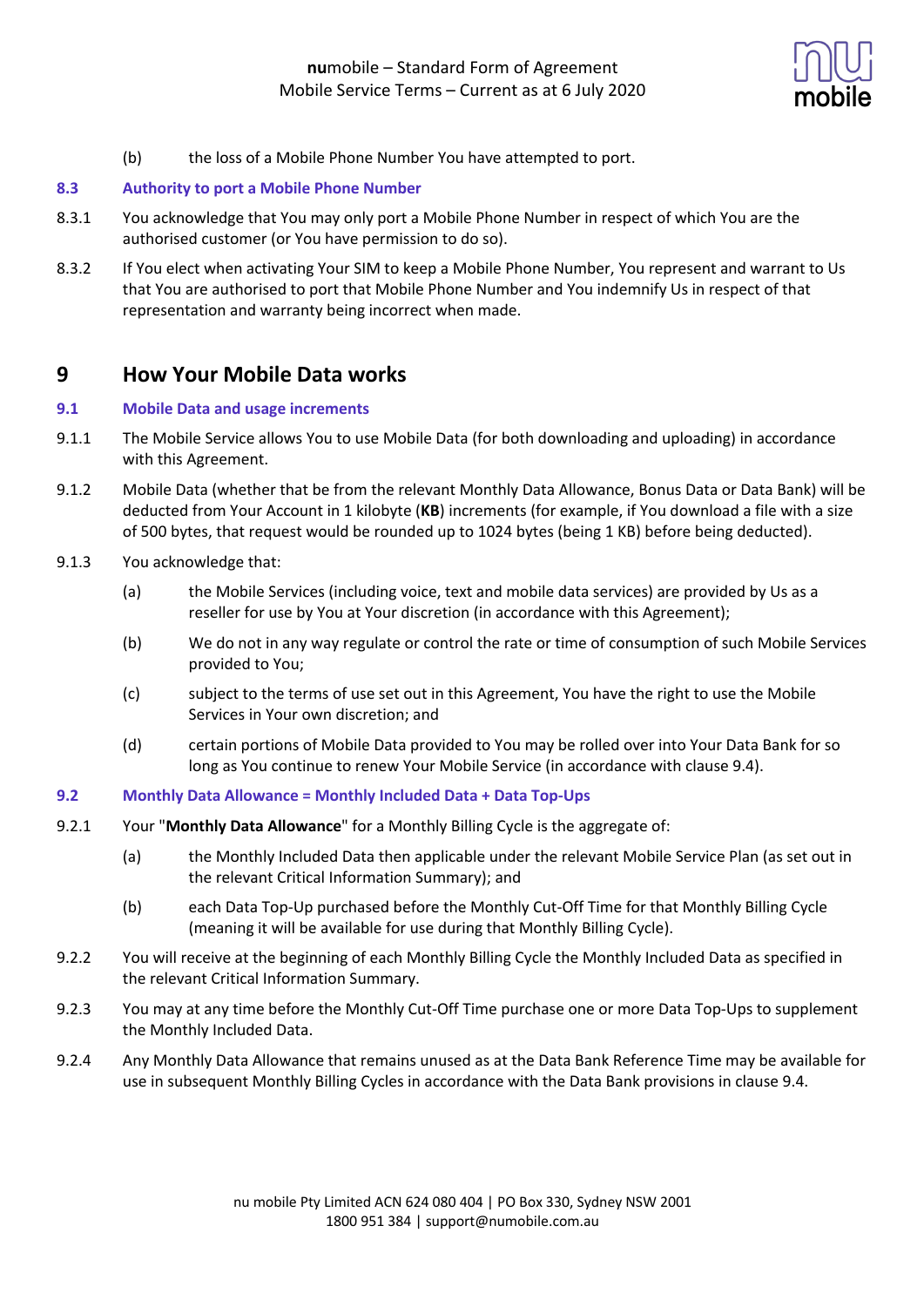

#### **9.3 Bonus Data**

- 9.3.1 Where applicable (please refer to the Critical Information Summary for Your Mobile Service Plan), upon activation of Your SIM (and the relevant Mobile Service Plan), that SIM will be credited with a one-off amount of Bonus Data (the amount of which is as specified in the relevant Critical Information Summary).
- 9.3.2 We may from time to time offer You additional Bonus Data (subject to this Agreement and any other terms and conditions of which We notify You).
- 9.3.3 Bonus Data will (unless We specify otherwise) be credited directly into Your Data Bank and may be used in accordance with clause 9.4.

#### **9.4 Data Banking**

- 9.4.1 Activation of Your SIM also activates Your Data Bank, which allows You to bank certain Mobile Data for use in subsequent Monthly Billing Cycles unless and until such data is forfeited in accordance with this Agreement.
- 9.4.2 If at the Monthly Cut-Off Time for a Monthly Billing Cycle:
	- (a) Your Current Data Bank Balance is less than the then applicable Data Bank Limit (the difference being the **Remaining Data Bank Capacity**); and
	- (b) You have not used up all of Your Monthly Data Allowance for that Monthly Billing Cycle (the **Unused Monthly Data Allowance**),

an amount of Mobile Data equal to the lesser of:

- (c) the Remaining Data Bank Capacity; and
- (d) the Unused Monthly Data Allowance,

will be credited to the Data Bank and available for use in subsequent Monthly Billing Cycles.

9.4.3 In any Monthly Billing Cycle, any Mobile Data that is stored in the Data Bank will only be used once all of the Monthly Data Allowance and Bonus Data in respect of that Monthly Billing Cycle has been exhausted.

#### **9.5 Availability and retention of Data Bank Balance Data**

- 9.5.1 Your Mobile Service comes with a Data Bank that allows You to store Your unused Monthly Data Allowance over time (up to an amount at any given time equal to the Data Bank Limit) for use in subsequent Monthly Billing Cycles (subject to forfeiture in accordance with clause 9.6 below).
- 9.5.2 The Data Bank feature itself (as distinct from the Current Data Bank Balance, which is covered in clause 9.5.3) is available for use for so long as You retain Your Mobile Service.
- 9.5.3 Your Current Data Bank Balance continues to rollover from each Monthly Billing Cycle to the next for so long as You retain Your current Mobile Service Plan or You request a Plan Change that is an Upgrade.
- 9.5.4 You acknowledge that:
	- (a) the Data Bank feature is a benefit that permits You to use Your unused Monthly Data Allowance from one Monthly Billing Cycle in a later Monthly Billing Cycle that would otherwise expire; and
	- (b) the feature is provided on the conditions in clause 9.6 (such that the feature cannot be used to obtain and store data using a high-cost plan with bonus data for a brief period before downgrading to a low-cost plan).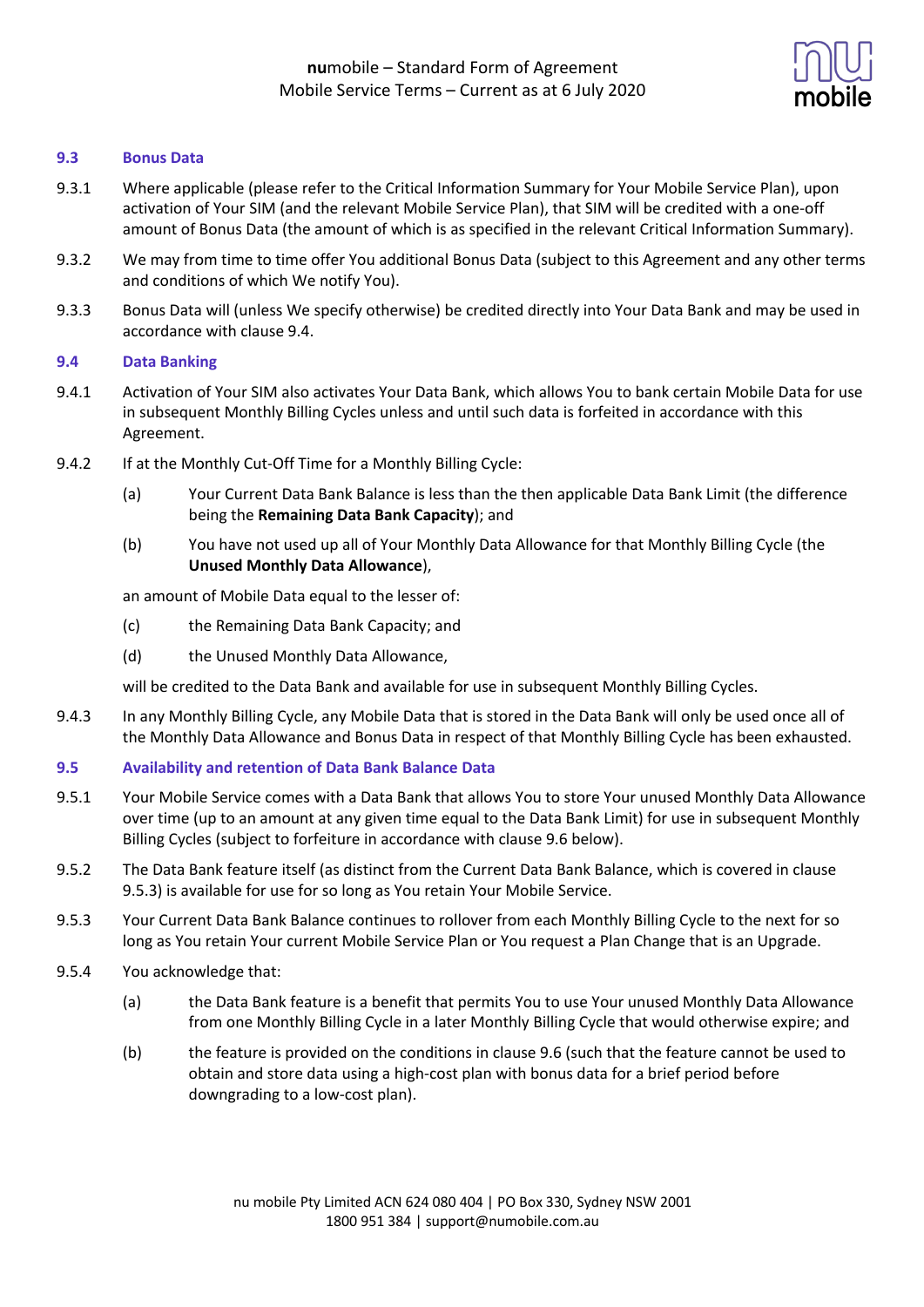

### **9.6 PLEASE NOTE – Forfeiture of Data Bank Balance Data**

- 9.6.1 If You request a Plan Change that is a Downgrade, Your Data Bank will be reset to zero (that is, Your Current Data Bank Balance at the time that such Downgrade takes effect will be forfeited).
- 9.6.2 Following the forfeiture triggered by a Downgrade, You may then begin banking Your Unused Monthly Data Allowance under Your new Mobile Service Plan.

### **9.7 What happens if I have no more Mobile Data?**

- 9.7.1 Once You have used all of Your Monthly Data Allowance and all of Your Current Data Bank Balance in a Monthly Billing Cycle, You will no longer be able to access data through Your SIM until the next Monthly Billing Cycle (unless You purchase a Data Top-Up to increase Your Monthly Data Allowance).
- 9.7.2 While there is no obligation ever to top up Your Mobile Data, if You have exhausted all of Your Mobile Data, You will still be able to access Your Account Portal from the web browser on Your Mobile Device to purchase a Data Top-Up (which will then be available for use shortly after purchase).

## **10 Fair Go Policy**

10.1.1 By submitting Your Application Form, You agree to comply with the Fair Go Policy (available here) at all times when using the Mobile Service We provide to You under this Agreement.

### **11 Suspension**

### **11.1 Suspension by You**

- 11.1.1 Where the Critical Information Summary says, at the relevant time, that You may electively and temporarily suspend Your Mobile Service for a limited period (for example, because You will be travelling overseas and will not be using Your Mobile Service, but You do not wish to terminate Your Mobile Service), You may do so by contacting Our Customer Service Team (contact details available here).
- 11.1.2 The right to suspend Your Mobile Service under clause 11.1.1 is subject to the Account not being in arrears at the time such request is made (but if Your Account is then in arrears, Our Customer Service Team can assist in bringing the Account up to date so that You may effect that suspension).
- 11.1.3 To the extent that Your Mobile Service is suspended under clause 11.1.1 (and for no other reason), this will not constitute an Acceleration Trigger Event.

### **11.2 Suspension by Us**

- 11.2.1 We (or Our suppliers) may suspend Your Mobile Service:
	- (a) where required by any applicable laws or regulations, or at the direction of a relevant authority;
	- (b) in the case of an emergency;
	- (c) in the case of actual or suspected fraud;
	- (d) to allow Us (or Our suppliers) to rectify a failure or malfunction in respect of that Mobile Service, or the Network;
	- (e) to upgrade or maintain the Mobile Service or the Network;
	- (f) because an event outside of Our control (or the control of a relevant supplier) prevents the provision of that Mobile Service; or
	- (g) where there is a delay, dispute or disruption in payment for the Mobile Service (but We will try to contact You before We suspend the Mobile Service for this reason).

nu mobile Pty Limited ACN 624 080 404 | PO Box 330, Sydney NSW 2001 1800 951 384 | support@numobile.com.au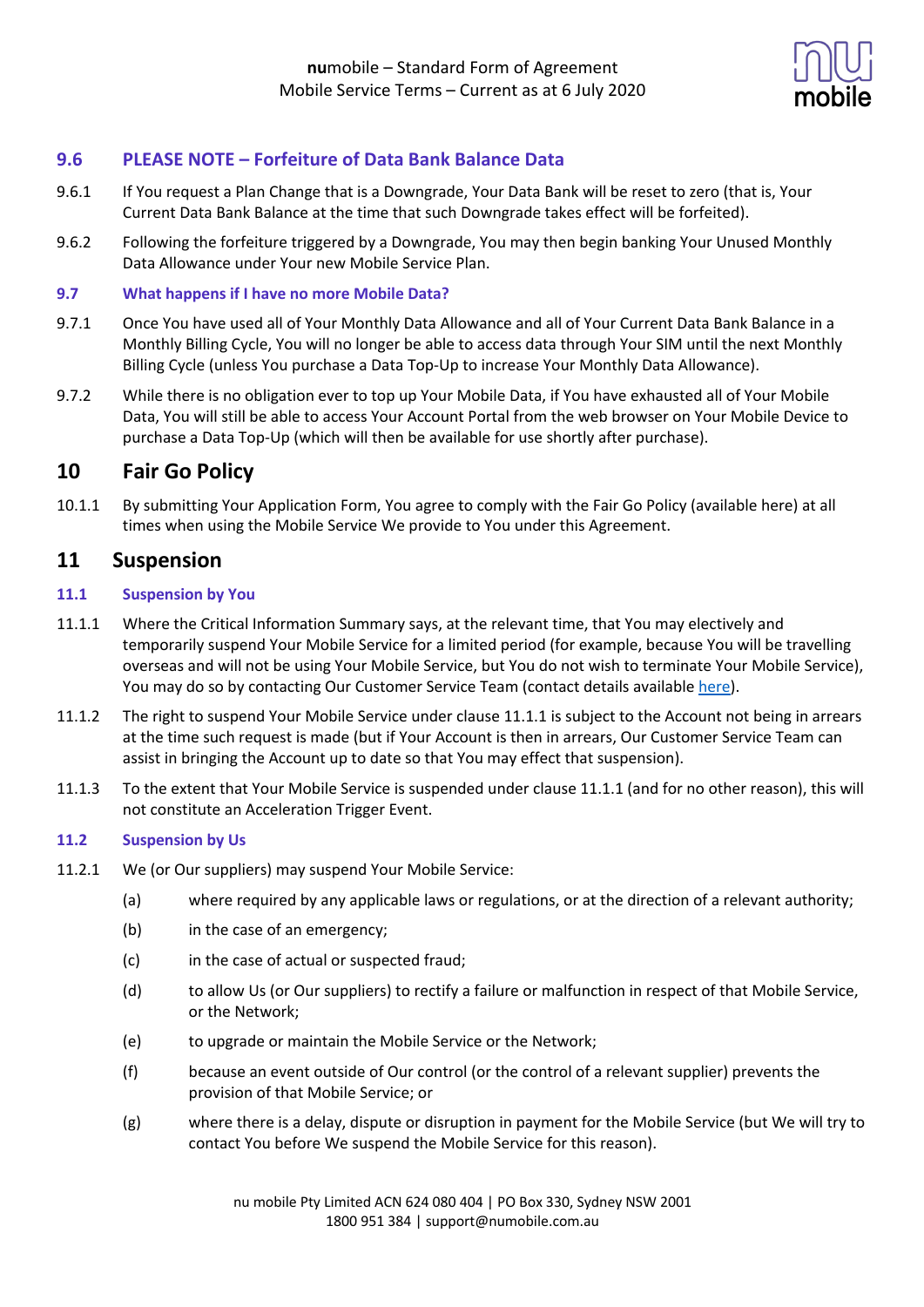

- 11.2.2 To the extent that We control the suspension of a Mobile Service, We will before suspending that Mobile Service:
	- (a) give due consideration to the impact on the End User; and
	- (b) use reasonable commercial endeavours to provide You with prior notice (but You acknowledge that this may not be reasonably possible in every case).
- 11.2.3 Without limiting Your rights under the Australian Consumer Law, You acknowledge that in respect of such suspension there is no accompanying or resulting right for You to seek a full or pro rata refund (but You may exercise Your rights to terminate in accordance with clause 4 of the General Terms and Conditions), provided this will be treated as an Acceleration Trigger Event.

# **12 PLEASE NOTE – Consequences of termination of the Mobile Service under the Mobile Device Terms for any Corresponding Mobile Device**

12.1.1 By submitting Your Application Form and using the resulting Mobile Service, You acknowledge that for so long as any portion of the Purchase Price for a Corresponding Mobile Device has not been paid to Us, the occurrence of an Acceleration Trigger Event (which includes the termination by You of the Corresponding Mobile Service Plan, subject to exceptions) will result in amounts then outstanding in respect of Mobile Device becoming immediately due and payable (unless We otherwise agree in accordance with Our Financial Hardship Policy or in Our absolute discretion).

## **13 Dictionary for this document**

- 13.1.1 A capitalised term that is not otherwise defined in these Mobile Service Terms has the same meaning as in the General Terms and Conditions.
- 13.1.2 Each of the following capitalised terms have the corresponding meaning in these Mobile Service Terms.

**30-Day Swap or Return Option** has the meaning given in the Mobile Device Terms.

**Acceleration Trigger Event** has the meaning given in the Mobile Device Terms.

**Account** has the meaning given in the General Terms and Conditions. Account Holder has the meaning given in the **General Terms and Conditions**. Account Portal has the meaning given in the General Terms and Conditions. **Activation Date** has the meaning given in clause 6.1.3.

**Agreement** has the meaning given in the General Terms and Conditions. Agreement Start Time has the meaning given in the General Terms and Conditions.

**Anytime Termination Right** has the meaning given in the General Terms and Conditions.

**Application Form** has the meaning given in the General Terms and Conditions.

**Australian Consumer Law** has the meaning given in the General Terms and Conditions.

**Bonus Data** means bonus Mobile Data offered by Us in addition to the Monthly Data Allowance pursuant to a promotional campaign that We may offer for a limited period (whether limited as to time, number or otherwise), and includes any Sign-On Bonus Data.

**Corresponding Mobile Device** means, in respect of a Mobile Service provided pursuant to an Application Form accepted by Us, the Mobile Device purchased pursuant to that Application Form.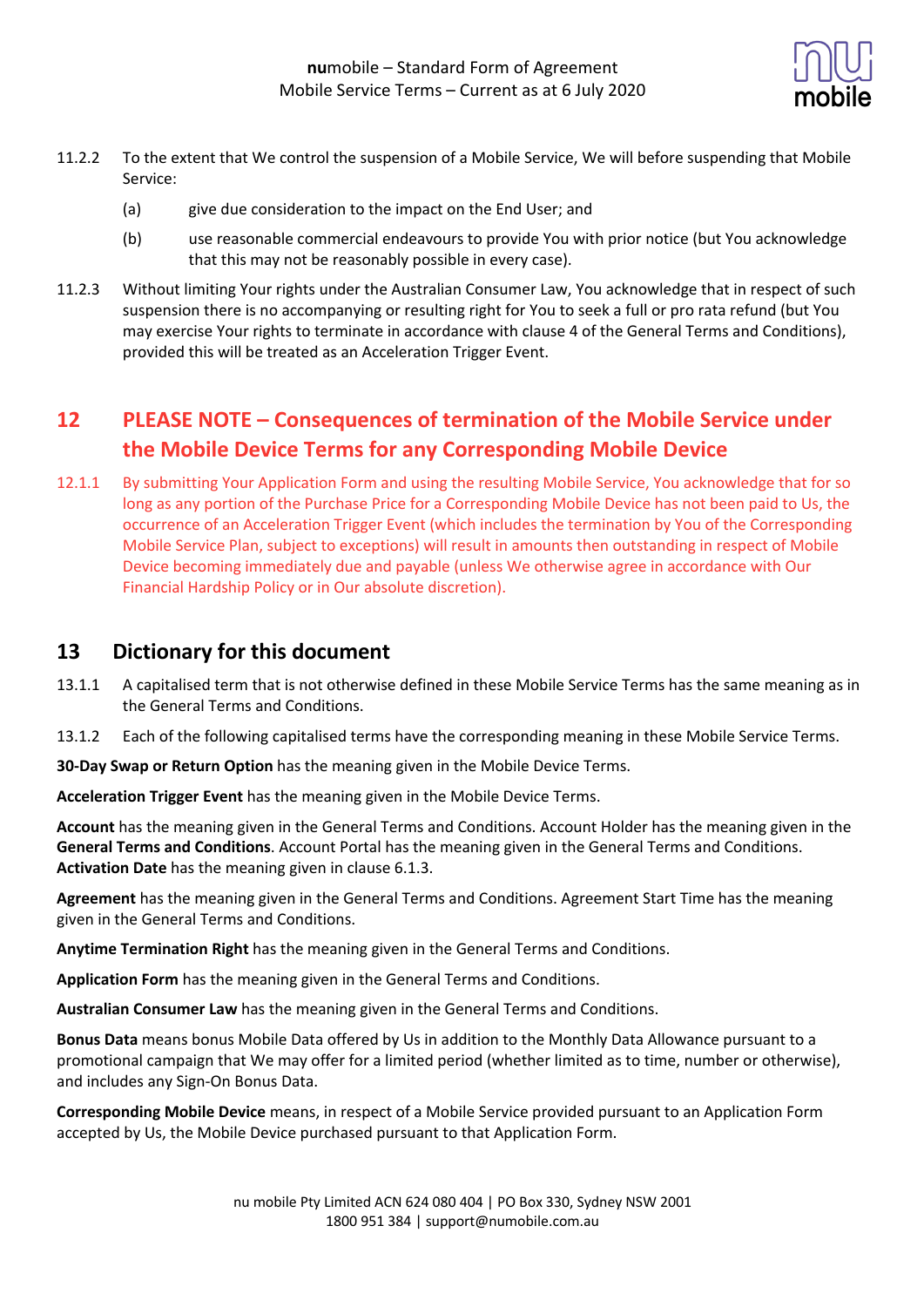

**Critical Information Summary** means, in respect of a Mobile Service Plan, the "Critical Information Summary" in respect of that Mobile Service Plan (as available on the nu Website). Any amendments made to a Critical Information Summary will take effect in respect of that Mobile Service Plan on the first day of the next Monthly Billing Cycle for that Mobile Service Plan.

**Current Data Bank Balance** means, at any time in respect of a SIM, the amount of Mobile Data then stored in the corresponding Data Bank.

**Customer Service Team** means Our customer service team, contactable in accordance with clause 12 of the General Terms and Conditions.

**Data Bank** means, in respect of a SIM, the facility that is linked to that SIM that permits the storing of any unused Monthly Data Allowance from one Monthly Billing Cycle for use in future Monthly Billing Cycles in accordance with this Agreement.

**Data Bank Limit** means at any time, in respect of a Mobile Service Plan, the amount specified in the then applicable Critical Information Summary.

**Data Bank Reference Time** means, in respect of a Monthly Billing Cycle:

- (a) subject to paragraph (b), immediately before the expiry of that Monthly Billing Cycle; and
- (b) where a Plan Change has been requested before the Monthly Cut-Off Time for that Monthly Billing Cycle, the Monthly Cut-Off Time.

**Data Top-Up** means a once-off increase to Your Monthly Data Allowance.

**Downgrade** means a Plan Change that is from a more expensive Mobile Service Plan to a less expensive Mobile Service Plan.

**End User** means, in respect of an Account and a Mobile Service, the person who is authorised by the Account Holder for that Account to use that Mobile Service.

**Fair Go Policy** has the meaning given in the General Terms and Conditions.

**Financial Hardship Policy** has the meaning given in the General Terms and Conditions.

**Gaining CSP** has the meaning given in clause 8.1.1.

**IMEI Blocking** has the meaning given in the General Terms and Conditions.

**Instalment Plan** has the meaning given in the Mobile Device Terms.

**Interactive Coverage Map** has the meaning given in clause 3.3.1 (available online here). Losing CSP has the meaning given in 8.2.2.

**Migration Event** has the meaning given in clause 7.1.1.

**MMS** means the Multimedia Messaging Service used for sending messages over the Network that may contain certain text, images, audio and video content.

**Mobile Data** means, in respect of a SIM and the Mobile Service linked to that SIM, the mobile data provided by Us in accordance with the Corresponding Mobile Service Plan (as set out in the relevant Critical Information Summary.

**Mobile Device** has the meaning given in the Mobile Device Terms.

**Mobile Device Terms** has the meaning given in the General Terms and Conditions.

**Mobile Phone Number** means, in respect of a SIM, the mobile service number assigned to that SIM (which may be as ported in by You, or as allocated to You by Us).